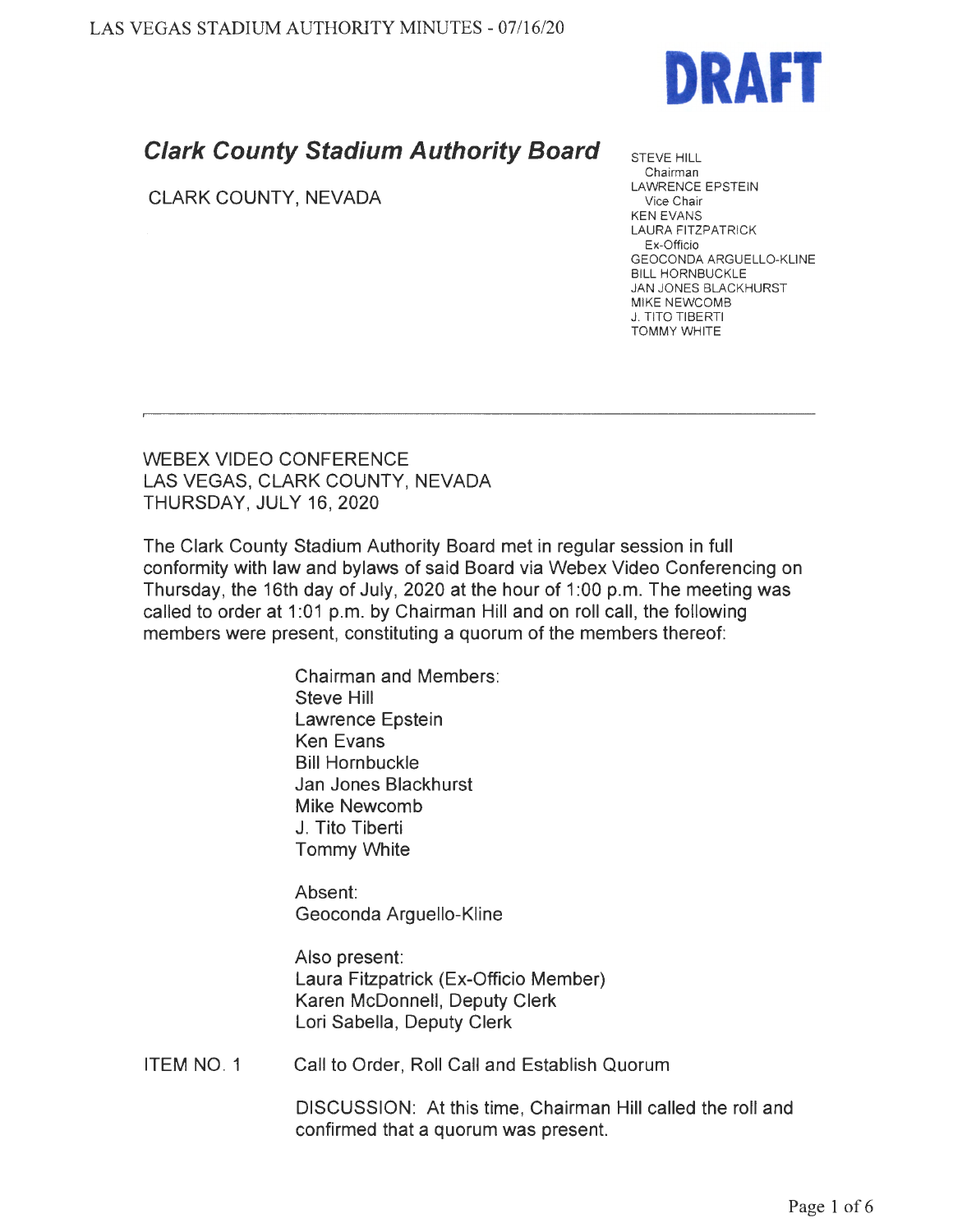Chairman Hill closed Agenda Item No. 1.

ITEM NO. 2 Public Comment

> At this time, Chairman Hill asked if there were any persons present in the audience via Webex Video Conferencing wishing to be heard on any items on the agenda as posted.

SPEAKER(S): None

There being no persons present via Webex Video Conferencing wishing to be heard on any items listed on the agenda as posted, Chairman Hill closed the public comments.

ITEM NO. 3 Approval of Agenda with the Inclusion of Any Emergency Items and Deletion of Any Items (for possible action)

> FINAL ACTION: It was moved by Member Jan Jones Blackhurst, seconded by Member Ken Evans, and carried by unanimous vote of the members present that the agenda be approved.

Chairman Hill closed Agenda Item No. 3.

ITEM NO. 4 Chairman/Board Member Comments

> DISCUSSION: Chairman Hill congratulated the Raiders and the entire stadium workforce for their hard work and successes; expressed appreciation to the National Football League (NFL) for their continued partnerships with Las Vegas and for bringing the Pro Bowl to Las Vegas on January 31 , 2021, which will include a full week of events and community involvement.

FINAL ACTION: No action was taken by the Board.

Chairman Hill closed Agenda Item No. 4.

ITEM NO. 5 Review and Potentially Approve the Minutes of the Las Vegas Stadium Authority Board Meeting on May 21, 2020 (for possible action)

> FINAL ACTION: It was moved by Member Tommy White, seconded by Member Jan Jones Blackhurst, and carried by unanimous vote of the members present that the minutes of the Regular Meeting held on May 21, 2020 be approved.

Chairman Hill closed Agenda Item No. 5.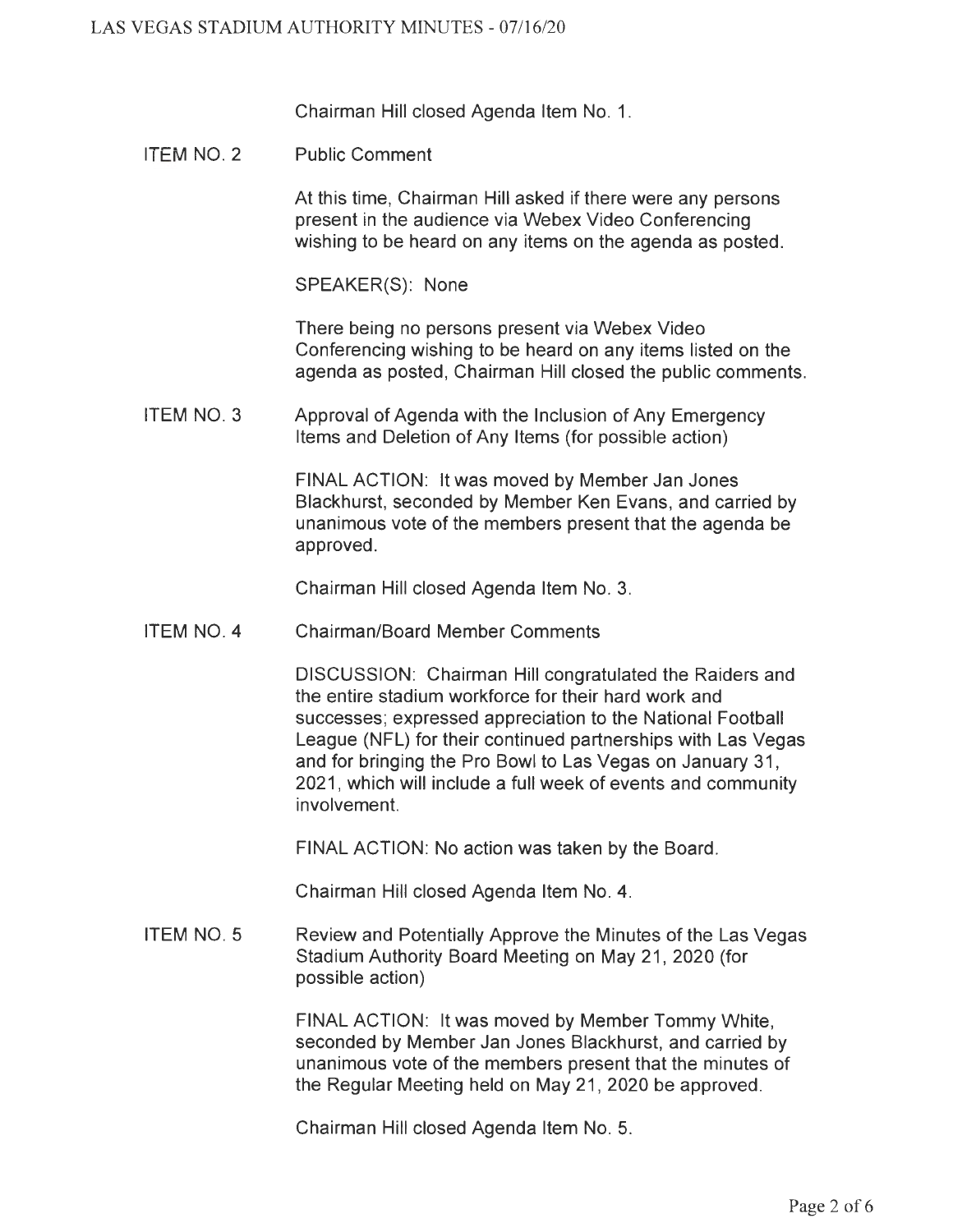ITEM NO. 6 Receive a Status Update from Staff on Administrative Items Relating to the Operation of the Stadium Authority, including a Review the Monthly Project Status Report

> DISCUSSION: A representative of Applied Analysis provided an overview of the Project as of June 30, 2020, and stated that all reports provided to the Clark County Stadium Authority Board (Stadium Authority) indicated that the Allegiant Stadium project was on schedule and on budget with all required project elements included, and had met all project standards set forth in the agreement; the project schedule remained unchanged with an anticipated substantial completion date of July 31, 2020; and that opening events continued to be scheduled for August and September 2020.

> The representative then provided an update on project contingencies, change orders, payment notices, bank reconciliations, funding notices, waterfall accounts, reserve accounts, interest earnings, and revenues from Personal Seat License (PSL) sales and room taxes; stated that the temporary certificate of occupancy was expected to be in hand by August 1, 2020; provided clarification on the Stadium account tracker activity, and the impact COVID-19 had on past and future project financial projections and obligations; that the Authority Construction Representative (Grand Canyon Development Partners) confirmed fire and life safety systems testing were ahead of schedule; and that elevator testing, cooking, food suppressions and other amenities in the Stadium were under way in preparation of acceptance by the County and the Southern Nevada Health District.

Discussion then took place between the Applied Analysis representative and the Board regarding the financial status of the project since COVID-19, and the impact of the pandemic on future years budgets, revenues and financials.

FINAL ACTION: No action was taken by the Board.

Chairman Hill closed Agenda Item No. 6.

ITEM NO. 7 Receive a Status Report from Staff on the Activities of the Community Benefits Plan Benefits Oversight Committee

> DISCUSSION: The Board received an update from an Applied Analysis representative who advised that per the May 2020 report provided by Mortensen McCarthy, all Community Benefits Oversight Committee (CBOC) benchmarks had been met or exceeded; shared updates from ASM Global regarding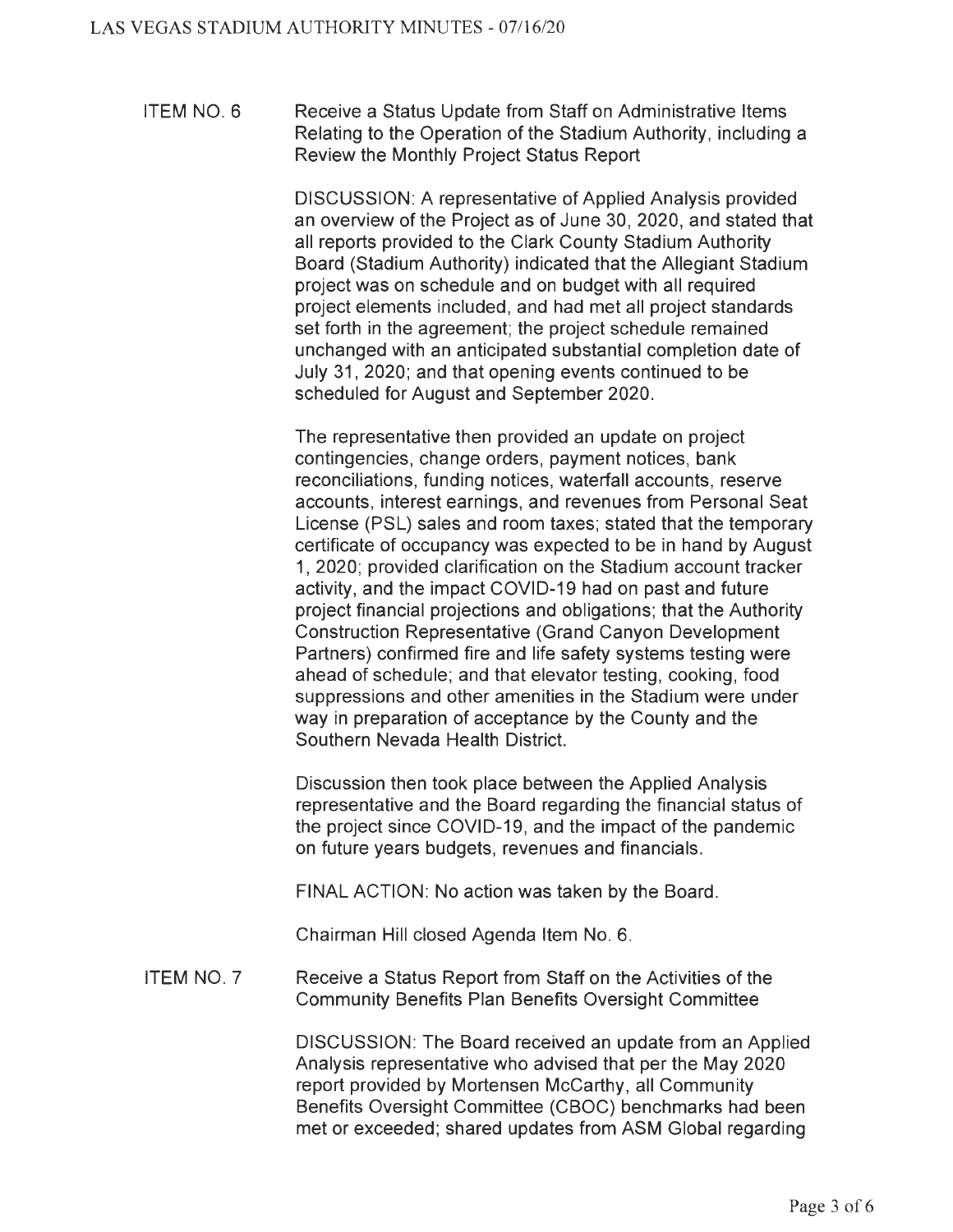the recently created community enrichment program, local small and women owned businesses, community engagement, and workforce diversity; and that a Community Affairs Consultant had been retained in an interim capacity to assist with community engagement until a permanent Community Affairs Manager position could be developed.

Member Evans acknowledged participants of the CBOC and the positive reports; stated the participation of small businesses, veterans, minority and women owned business enterprises continued to exceed goals; and commended ASM Global for their contributions to date.

FINAL ACTION: No action was taken by the Board.

Chairman Hill closed Agenda Item No. 7.

ITEM NO. 8 Receive a Status Update from LV Stadium Events Company on the Progress of the NFL Stadium Project

> DISCUSSION: A representative of Stadium Events Company (StadCo) shared a progress video, and provided an update on the project which included details on the installation of the first personalized Legacy Bricks at the entrance to the Stadium as part of the Raiders Foundation Legacy Brick Program; landscaping and parking was complete; way-finding signage had been installed throughout the Stadium site; the video marquee along Dean Martin Drive, and the media mesh at the southeast elevation, were both near completion; shade canopies had been installed; the interior climate control system was active; the switch between the artificial turf and natural grass field trays had successfully completed a full cycle; installation of guard rails was complete; the final alignment of seats was in process; the signature torch was complete; concession stands were equipped; suites were furnished ; the project remained on budget and substantial construction completion goals will be met; and that after more than six million work hours, the ratio of reportable accidents was less than one-third the national average.

FINAL ACTION: No action was taken by the Board.

Chairman Hill closed Agenda Item No. 8.

ITEM NO. 9 Review and Potentially Approve the Suite Access Policy for the Las Vegas Stadium Authority (for possible action)

> DISCUSSION: A representative of Applied Analysis provided a brief overview of the policy pertaining to the community suite,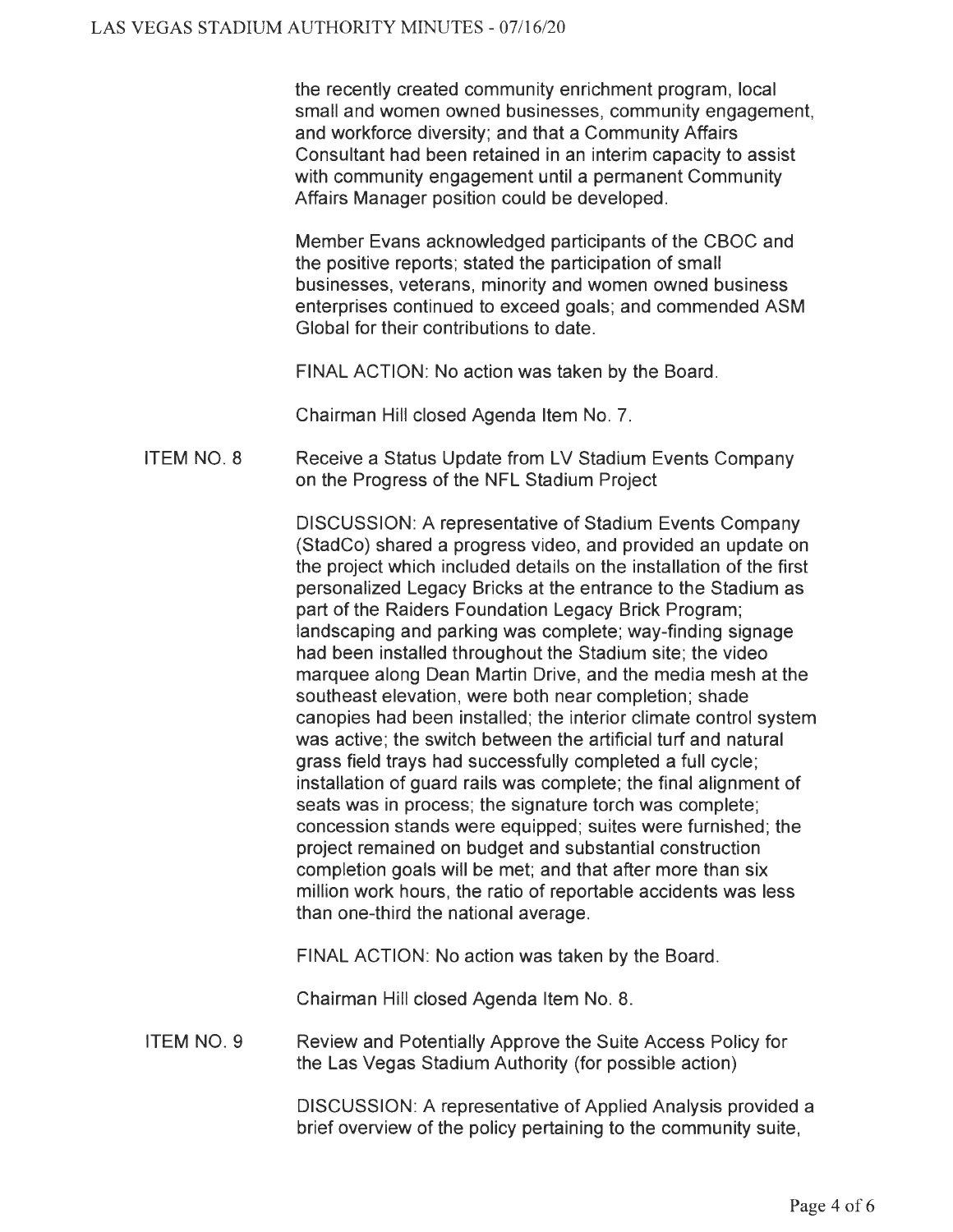formally known as the Authority Suite; stated that the Authority Suite was to be used for economic and charitable purposes within the community by individuals and charitable organizations; provided examples of the types of events where the Suite would be available; the process of the progressive application and review process; use by the Las Vegas Convention and Visitors Association (LVCVA), and the Las Vegas Global Economic Alliance (LVGEA) to promote economic growth and development; and use of the Suite by charitable organizations and fund raising auctions.

FINAL ACTION: It was moved by Member Tommy White, seconded by Bill Hornbuckle, and carried by unanimous vote of the members present that the recommendation be approved.

Chairman Hill closed Agenda Item No. 9.

ITEM NO. 10 Consider for Approval and Adoption of the Stadium Authority?s Five-Year Capital Improvement Program for Fiscal Years 2021-2025, and Direct Staff to Request that Clark County Transmit the Approved Document to the State Department of Taxation on the Authority?s Behalf, as Prescribed by Law (for possible action)

> DISCUSSION: Following introduction of the item, a representative of Applied Analysis provided information on the Stadium Authority's Five-Year Capital Improvement Program for Fiscal Years 2021-2025 which included a general background and summary of funding; public agency requirements for reporting; clarification of the dollar amounts shown for PSL's, transfers-in, and bond proceeds; and a breakdown on how the dollars were to be used.

FINAL ACTION: It was moved by Member Ken Evans, seconded by Member Tommy White, and carried by unanimous vote of the members present that the reports be accepted.

Chairman Hill closed Agenda Item No. 10.

ITEM NO. 11 Review and Potentially Approve the Addition of Harris Associates to the Stadium Development Agreement Project Team (for possible action)

> DISCUSSION: A representative of Applied Analysis shared details regarding the development agreement for Harris Associates who would oversee the build-out of the Raiders image on all stadium storefronts; and their inclusion in pay